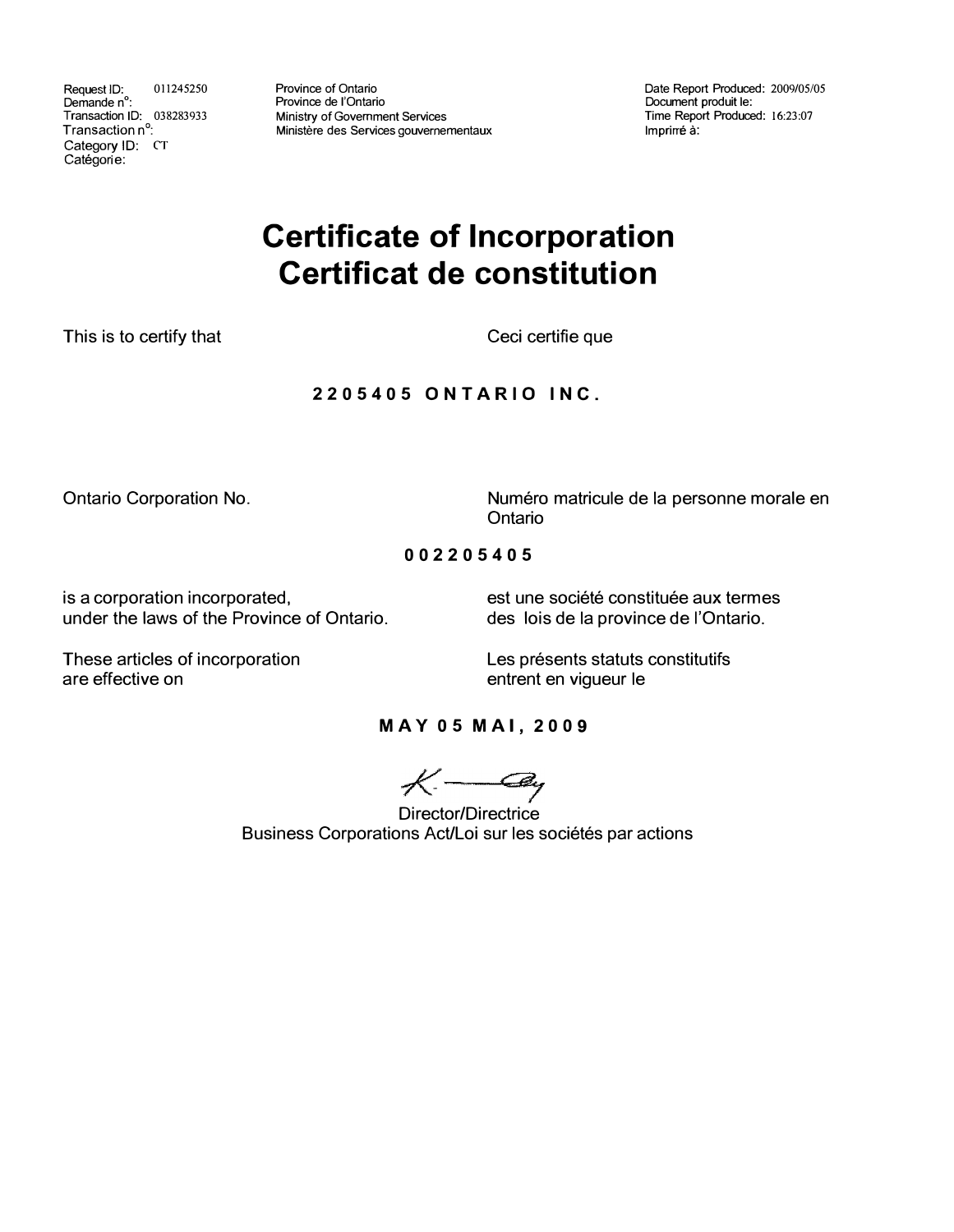Ontario Corporation Number Numéro de la société en Ontario

002205405

This BCA Form 1 submission was accepted for filing by the Ministry of Government Services under Request ID 011245250 on 2009/05/05. This BCA Form1 is not an MGS report.

La présente Formule 1 prescrite par la Loi sur les sociétés par actions a été acceptée par le Ministère des Services gouvernementaux le 2009/05/05 ,<br>sous le numéro de référence 011245250 . Cette formule n'est pas un rappor

|                                                     |    |                |                                 |   |                |                                                                                                                                                        |   |  |  | <b>ARTICLES OF INCORPORATION</b>                                                              |             | <b>STATUTS CONSTITUTIFS</b>                                                                                                                                                                                                               |              |   |             |   |                         |                |  |   |                |                                |            |                 |                                                 |
|-----------------------------------------------------|----|----------------|---------------------------------|---|----------------|--------------------------------------------------------------------------------------------------------------------------------------------------------|---|--|--|-----------------------------------------------------------------------------------------------|-------------|-------------------------------------------------------------------------------------------------------------------------------------------------------------------------------------------------------------------------------------------|--------------|---|-------------|---|-------------------------|----------------|--|---|----------------|--------------------------------|------------|-----------------|-------------------------------------------------|
| Form 1<br><b>Business</b>                           |    |                |                                 |   |                | 1. The name of the corporation is: (Set out in BLOCK CAPITAL LETTERS)<br>Dénomination sociale de la société : (Écrire en LETTRES MAJUSCULES SEULEMENT) |   |  |  |                                                                                               |             |                                                                                                                                                                                                                                           |              |   |             |   |                         |                |  |   |                |                                |            |                 |                                                 |
| Corporations<br>Act                                 | 2  | $\overline{c}$ | $\overline{0}$                  | 5 | $\overline{4}$ | $\overline{0}$                                                                                                                                         | 5 |  |  | O[N T A]                                                                                      | $R$         | O                                                                                                                                                                                                                                         | $\mathbf{I}$ | N | $\mathsf C$ |   |                         |                |  |   |                |                                |            |                 |                                                 |
| Formule 1<br>Loi sur les<br>sociétés par<br>actions |    |                |                                 |   |                |                                                                                                                                                        |   |  |  |                                                                                               |             |                                                                                                                                                                                                                                           |              |   |             |   |                         |                |  |   |                |                                |            |                 |                                                 |
|                                                     |    |                |                                 |   |                |                                                                                                                                                        |   |  |  |                                                                                               |             |                                                                                                                                                                                                                                           |              |   |             |   |                         |                |  |   |                |                                |            |                 |                                                 |
|                                                     |    |                |                                 |   |                | 2. The address of the registered office is:<br>Adresse du siège social :<br>45 ST CLAIR AVENUE WEST, Suite 110                                         |   |  |  | (Street & Number or R.R. Number & if Multi-Office Building give Room No.)                     |             |                                                                                                                                                                                                                                           |              |   |             |   |                         |                |  |   |                |                                |            |                 |                                                 |
|                                                     |    |                | <b>TORONTO</b>                  |   |                |                                                                                                                                                        |   |  |  | (Rue et numéro ou numéro de la R.R. et, s'il s'agit d'un édifice à bureaux, numéro du bureau) |             |                                                                                                                                                                                                                                           |              |   |             |   |                         | <b>ONTARIO</b> |  | M | $\overline{4}$ | V                              | 1          | 9<br>K.         |                                                 |
|                                                     |    |                |                                 |   |                | (Name of Municipality or Post Office)<br>(Nom de la municipalité ou du bureau de poste)<br>Number (or minimum and maximum number) of directors is/are: |   |  |  |                                                                                               |             |                                                                                                                                                                                                                                           |              |   |             |   | minimum/ <i>minimal</i> |                |  |   |                | (Postal Code)<br>(Code postal) |            | maximum/maximal |                                                 |
|                                                     | 3. |                |                                 |   |                | Nombre (ou nombres minimal et maximal) d'administrateurs :                                                                                             |   |  |  |                                                                                               |             |                                                                                                                                                                                                                                           |              |   |             | 1 |                         |                |  |   | 12             |                                |            |                 |                                                 |
|                                                     |    |                |                                 |   |                | 4. The first director(s) is/are:<br>Premier(s) administrateur(s):<br>First name, middle names and sumame<br>Prénom, autres Prénoms et nom de famille   |   |  |  |                                                                                               | code postal | Address for service, giving Street & No. or R.R. No.,<br>Municipality, Province, Country and Postal Code<br>Domicile élu, y compris la rue et le numéro, le numéro de la<br>R.R. ou le nom de la municipalite, la province, le pays et le |              |   |             |   |                         |                |  |   |                | Yes or No<br>Oui/Non           |            |                 | <b>Resident Canadian?</b><br>Résident canadien? |
|                                                     |    |                | <b>DANIEL</b><br><b>LEGAULT</b> |   |                |                                                                                                                                                        |   |  |  |                                                                                               |             | <b>146 EVELYN AVE</b><br><b>TORONTO ONTARIO</b><br>CANADA M6P 2Z7                                                                                                                                                                         |              |   |             |   |                         |                |  |   |                |                                | <b>YES</b> |                 |                                                 |
|                                                     |    |                |                                 |   |                |                                                                                                                                                        |   |  |  |                                                                                               |             |                                                                                                                                                                                                                                           |              |   |             |   |                         |                |  |   |                |                                |            |                 |                                                 |
|                                                     |    |                |                                 |   |                |                                                                                                                                                        |   |  |  |                                                                                               |             |                                                                                                                                                                                                                                           |              |   |             |   |                         |                |  |   |                |                                |            |                 |                                                 |
|                                                     |    |                |                                 |   |                |                                                                                                                                                        |   |  |  |                                                                                               |             |                                                                                                                                                                                                                                           |              |   |             |   |                         |                |  |   |                |                                |            |                 |                                                 |
| 07116 (01/2002)                                     |    |                |                                 |   |                |                                                                                                                                                        |   |  |  |                                                                                               |             |                                                                                                                                                                                                                                           |              |   |             |   |                         |                |  |   |                |                                |            |                 |                                                 |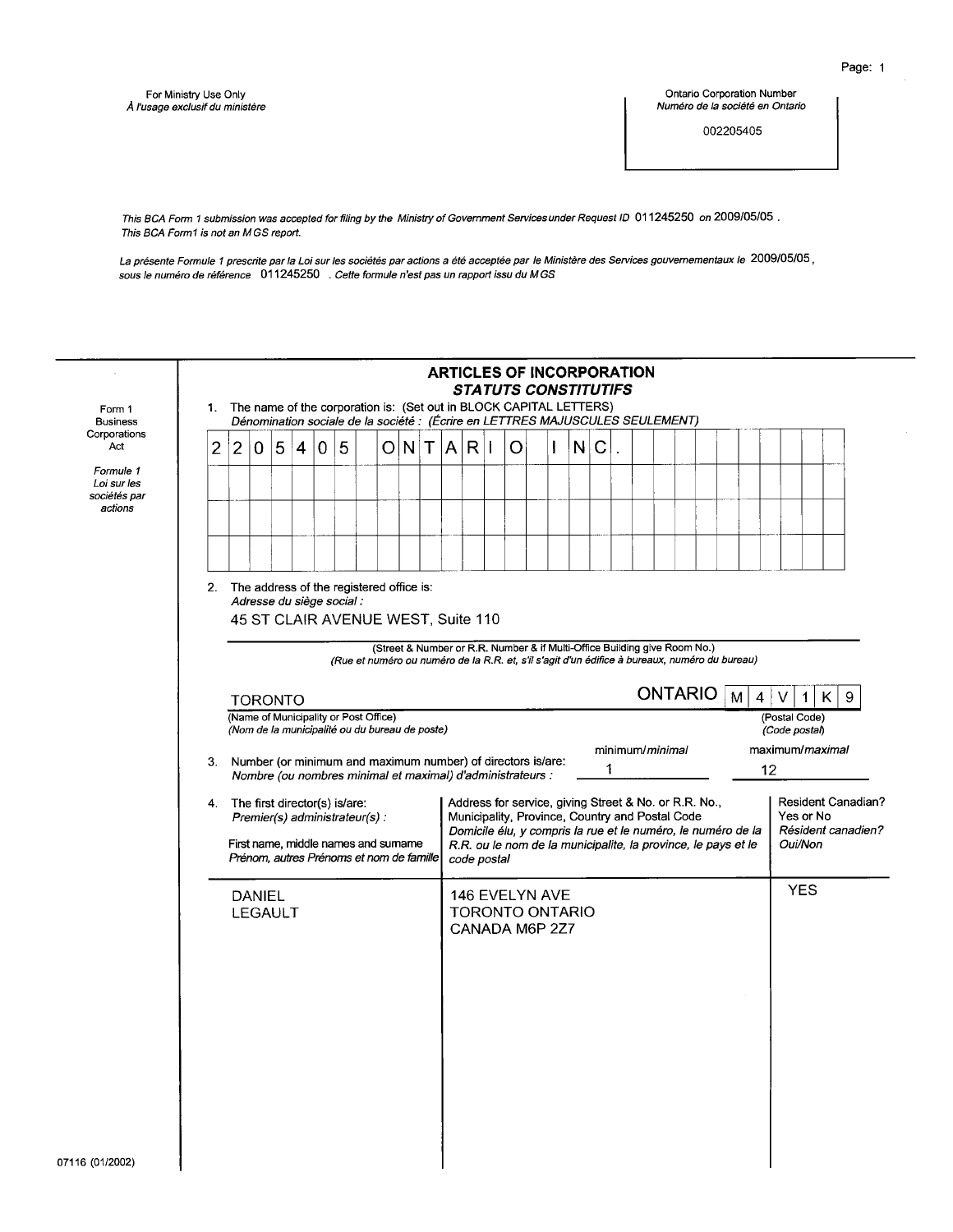| 4. The first director(s) is/are:<br>Premier(s) administrateur(s) :<br>First name, middle names and surname<br>Prénom, autres Prénoms et nom de famille | Address for service, giving Street & No. or R.R. No.,<br>Municipality, Province, Country and Postal Code<br>Domicile élu, y compris la rue et le numéro, le numéro de la<br>R.R. ou le nom de la municipalite, la province, le pays et le<br>code postal | Resident Canadian?<br>Yes or No<br>Résident canadien?<br>Oui/Non |
|--------------------------------------------------------------------------------------------------------------------------------------------------------|----------------------------------------------------------------------------------------------------------------------------------------------------------------------------------------------------------------------------------------------------------|------------------------------------------------------------------|
| JOHN L.<br>WALLACE                                                                                                                                     | SITE 5 R.R. #1, Suite BOX 47<br>COCHRANE ALBERTA<br>CANADA T4C 1A1                                                                                                                                                                                       | <b>YES</b>                                                       |
|                                                                                                                                                        |                                                                                                                                                                                                                                                          |                                                                  |
|                                                                                                                                                        |                                                                                                                                                                                                                                                          |                                                                  |
|                                                                                                                                                        |                                                                                                                                                                                                                                                          |                                                                  |
|                                                                                                                                                        |                                                                                                                                                                                                                                                          |                                                                  |
|                                                                                                                                                        |                                                                                                                                                                                                                                                          |                                                                  |
|                                                                                                                                                        |                                                                                                                                                                                                                                                          |                                                                  |
|                                                                                                                                                        |                                                                                                                                                                                                                                                          |                                                                  |
|                                                                                                                                                        | $\sim$                                                                                                                                                                                                                                                   |                                                                  |
|                                                                                                                                                        |                                                                                                                                                                                                                                                          |                                                                  |
|                                                                                                                                                        |                                                                                                                                                                                                                                                          |                                                                  |
|                                                                                                                                                        |                                                                                                                                                                                                                                                          |                                                                  |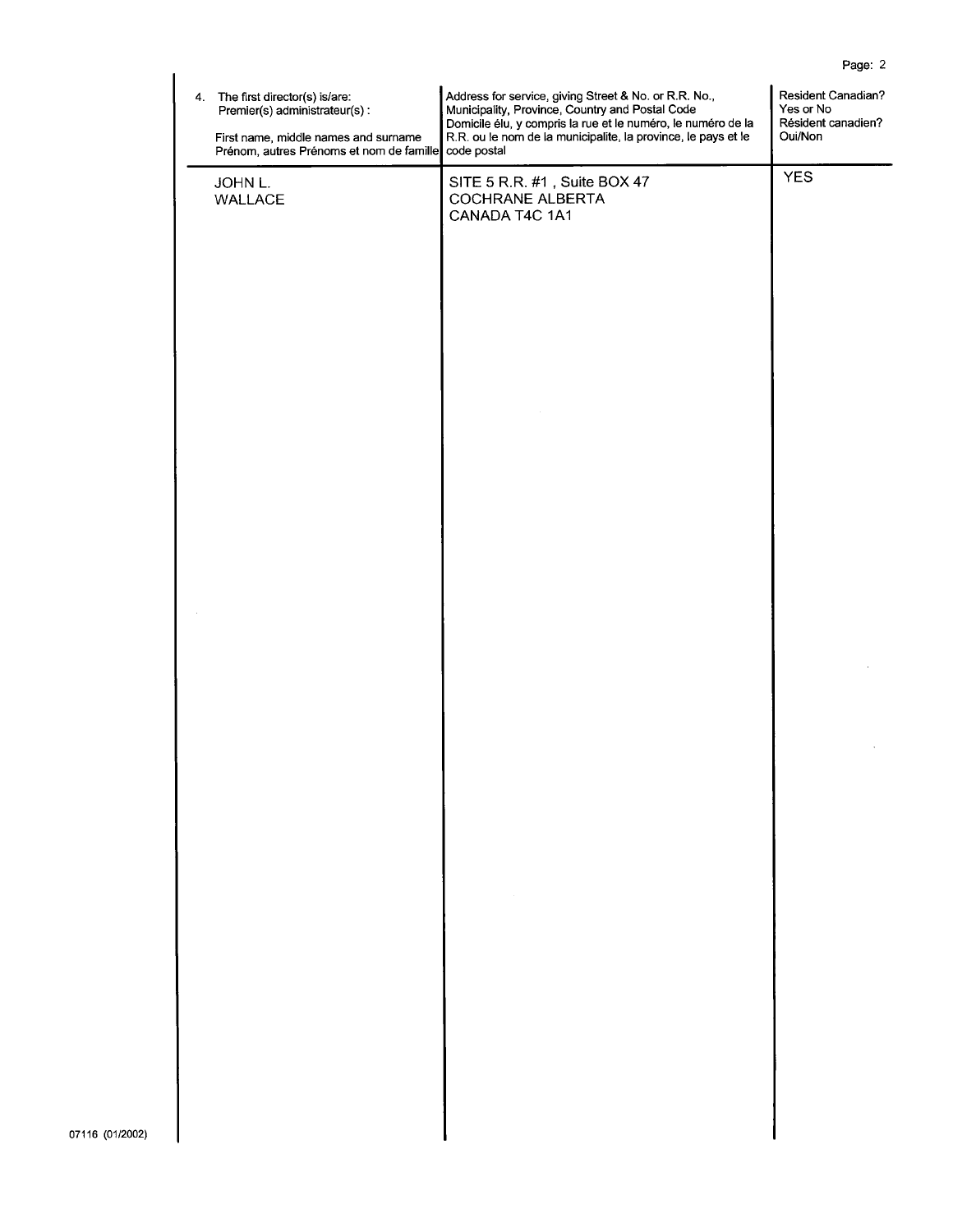| 6. The classes and any maximum number of shares that the corporation is authorized to issue:<br>Catégories et nombre maximal, s'il y a lieu, d'actions que la société est autorisée à émettre :<br>The Corporation is authorized to issue an unlimited number of common<br>shares. | None. |
|------------------------------------------------------------------------------------------------------------------------------------------------------------------------------------------------------------------------------------------------------------------------------------|-------|
|                                                                                                                                                                                                                                                                                    |       |
|                                                                                                                                                                                                                                                                                    |       |
|                                                                                                                                                                                                                                                                                    |       |
|                                                                                                                                                                                                                                                                                    |       |
|                                                                                                                                                                                                                                                                                    |       |
|                                                                                                                                                                                                                                                                                    |       |
|                                                                                                                                                                                                                                                                                    |       |
|                                                                                                                                                                                                                                                                                    |       |
|                                                                                                                                                                                                                                                                                    |       |
|                                                                                                                                                                                                                                                                                    |       |
|                                                                                                                                                                                                                                                                                    |       |
|                                                                                                                                                                                                                                                                                    |       |
|                                                                                                                                                                                                                                                                                    |       |
|                                                                                                                                                                                                                                                                                    |       |
|                                                                                                                                                                                                                                                                                    |       |
|                                                                                                                                                                                                                                                                                    |       |
|                                                                                                                                                                                                                                                                                    |       |
|                                                                                                                                                                                                                                                                                    |       |
|                                                                                                                                                                                                                                                                                    |       |
|                                                                                                                                                                                                                                                                                    |       |
|                                                                                                                                                                                                                                                                                    |       |
|                                                                                                                                                                                                                                                                                    |       |
|                                                                                                                                                                                                                                                                                    |       |
|                                                                                                                                                                                                                                                                                    |       |
|                                                                                                                                                                                                                                                                                    |       |
|                                                                                                                                                                                                                                                                                    |       |
|                                                                                                                                                                                                                                                                                    |       |
|                                                                                                                                                                                                                                                                                    |       |
|                                                                                                                                                                                                                                                                                    |       |
|                                                                                                                                                                                                                                                                                    |       |
|                                                                                                                                                                                                                                                                                    |       |
|                                                                                                                                                                                                                                                                                    |       |
|                                                                                                                                                                                                                                                                                    |       |
|                                                                                                                                                                                                                                                                                    |       |
|                                                                                                                                                                                                                                                                                    |       |
|                                                                                                                                                                                                                                                                                    |       |
|                                                                                                                                                                                                                                                                                    |       |
|                                                                                                                                                                                                                                                                                    |       |
|                                                                                                                                                                                                                                                                                    |       |
|                                                                                                                                                                                                                                                                                    |       |
|                                                                                                                                                                                                                                                                                    |       |
|                                                                                                                                                                                                                                                                                    |       |
|                                                                                                                                                                                                                                                                                    |       |
|                                                                                                                                                                                                                                                                                    |       |
|                                                                                                                                                                                                                                                                                    |       |
|                                                                                                                                                                                                                                                                                    |       |
|                                                                                                                                                                                                                                                                                    |       |
|                                                                                                                                                                                                                                                                                    |       |
|                                                                                                                                                                                                                                                                                    |       |
|                                                                                                                                                                                                                                                                                    |       |
|                                                                                                                                                                                                                                                                                    |       |
|                                                                                                                                                                                                                                                                                    |       |
|                                                                                                                                                                                                                                                                                    |       |
|                                                                                                                                                                                                                                                                                    |       |
|                                                                                                                                                                                                                                                                                    |       |
|                                                                                                                                                                                                                                                                                    |       |

 $\sim$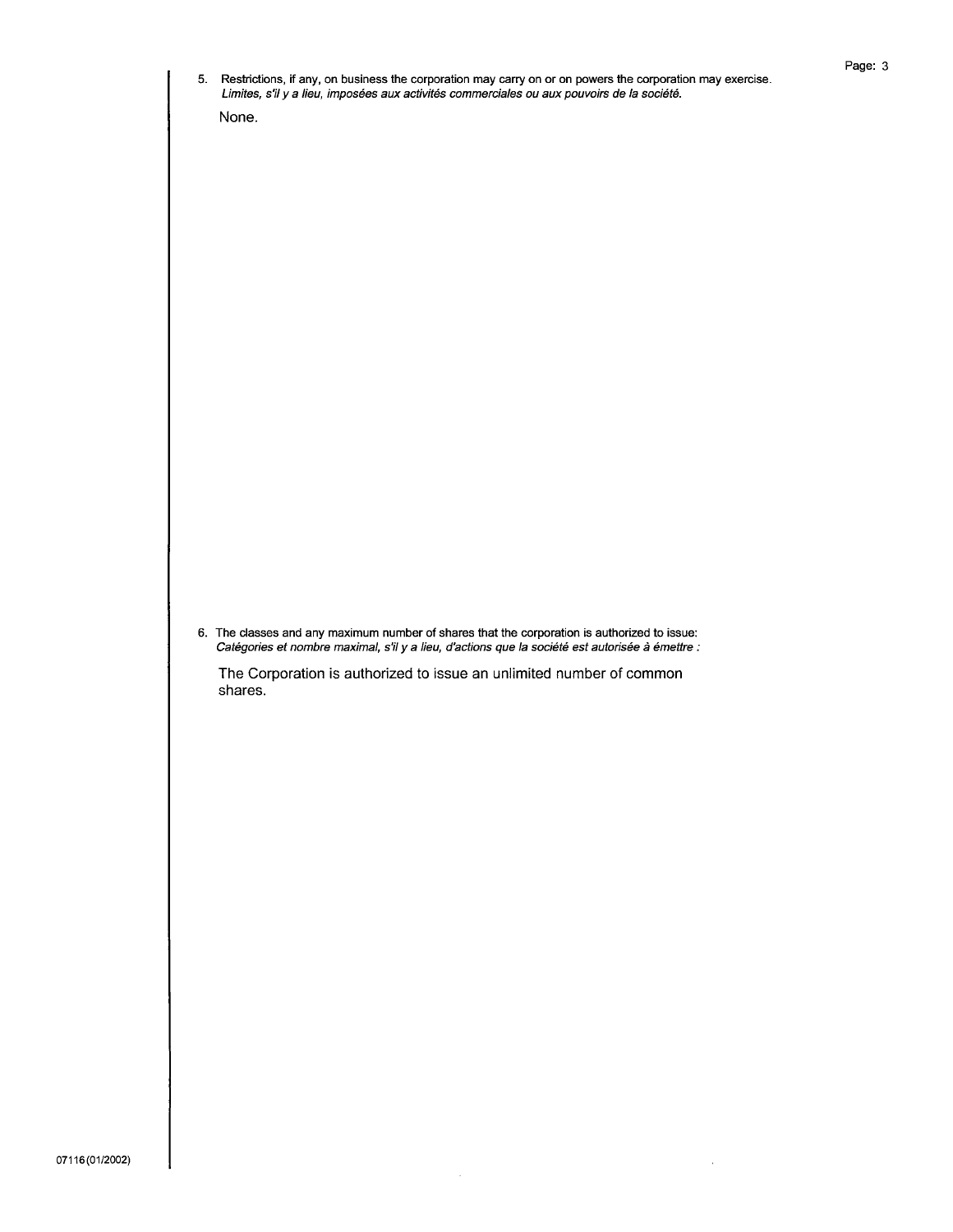7. Rights, privileges, restrictions and conditions (if any) attaching to each class of shares and directors authority with respect to any class of shares which may be issued in series:<br>Droits, privileges, restrictions et c

 $N/A$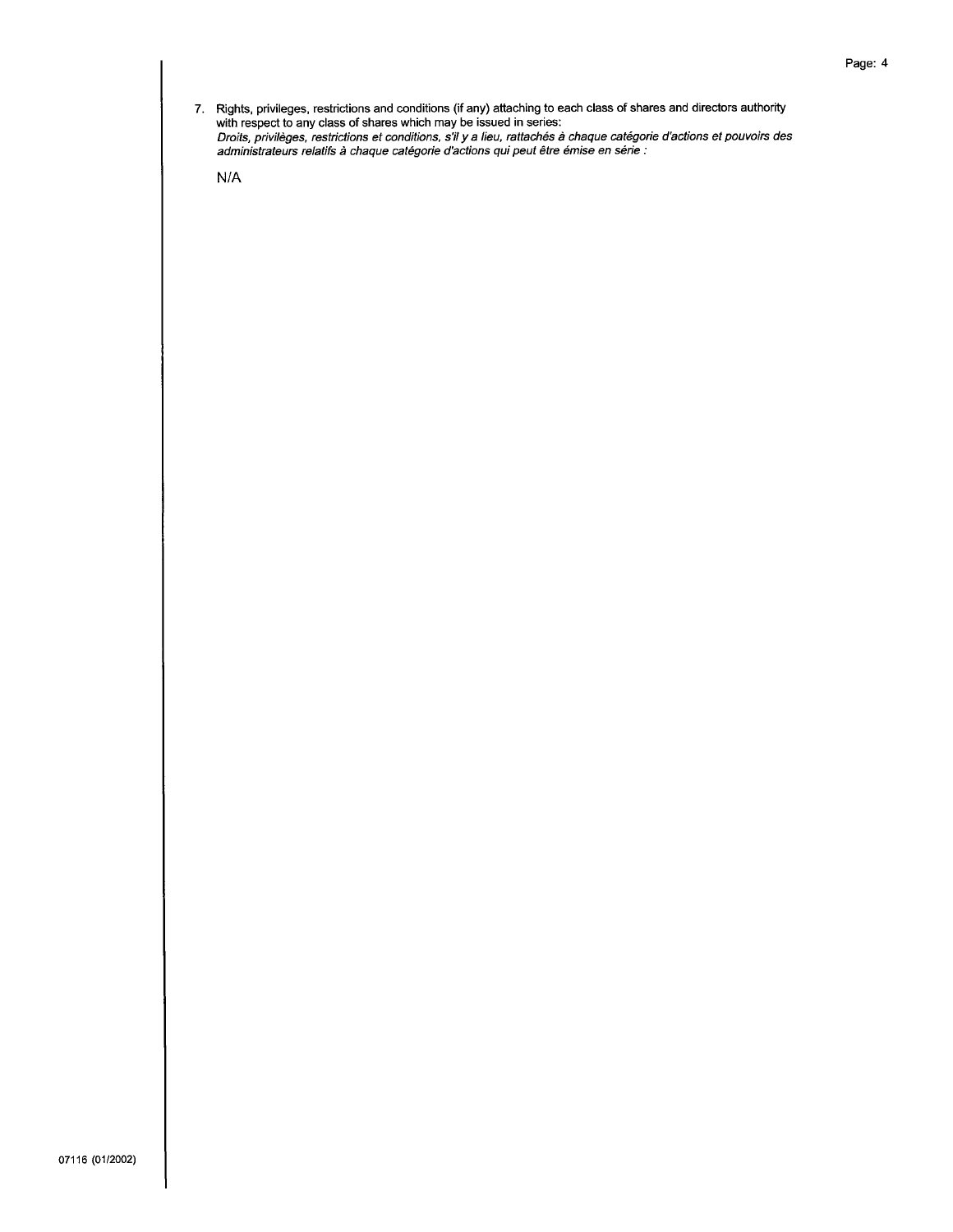8. The issue, transfer or ownership of shares is/is not restricted and the restrictions (if any) are as follows: L'émission, le transfert ou la propriété d'actions est/n'est pas restreint. Les restrictions, s'il y a lieu, sont les suivantes :

Subject to the terms of any shareholder agreement among the shareholders of the Corporation, the right to transfer shares of the Corporation shall be restricted in that no shareholder shall be entitled to transfer any share or shares of the Corporation without either:

(a) the consent of the directors expressed by a resolution passed by the directors or by an instrument or instruments in writing signed by a majority of the directors, which consent may be given either prior or subsequent to the time of transfer of such shares; or

(b) the consent of the holders of shares of the Corporation representing at least 51% of the votes attaching to all shares of the Corporation for the time being outstanding carrying a voting right either under all circumstances or under some circumstances that have occurred and are continuing, expressed by resolution passed by such shareholders, which consent may be given either prior or subsequent to the time of transfer of such shares.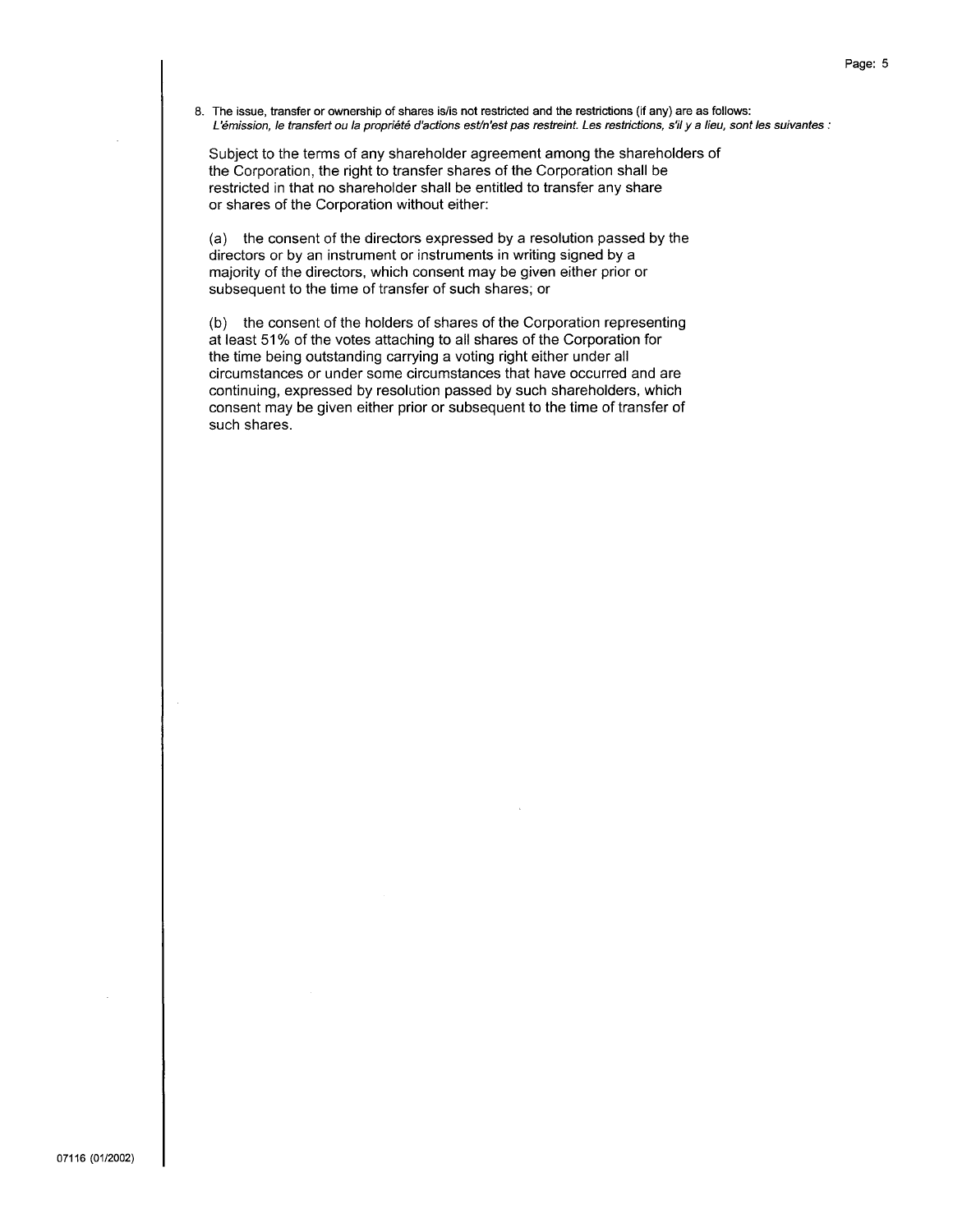1. The number of shareholders of the Corporation, exclusive of persons who are in the employment of the Corporation and exclusive of the persons who, having been formerly in the employment of the Corporation were, while in that employment, and have continued after the termination of that employment to be shareholders of the Corporation, is limited to not more than fifty (50); two (2) or more persons who are joint registered holders of one (1) or more shares being counted as one (1) shareholder.

Any invitations to the public to subscribe for any shares or  $2.$ securities of the Corporation is hereby prohibited.

The Corporation may purchase any of its common shares. 3.

 $4.$ Without in any way limiting any powers of the Corporation, the Corporation may, from time to time, in such amounts and on such terms as it deems expedient:

borrow money on the credit of the Corporation;  $(i)$ 

(ii) issue, sell or pledge debt obligations (including bonds, debentures, notes or other similar obligations secured or unsecured) of the Corporation;

(iii) charge, mortgage, hypothecate or pledge all or any of the currently owned or subsequently acquired real or personal, moveable or immoveable, property of the Corporation, including book debts, rights, powers, franchises and undertaking, to secure any debt obligations or any money borrowed, or other debt or liability of the Corporation.

5. The Corporation shall be entitled to a lien on a share registered in the name of a shareholder or his legal representative for a debt of that shareholder to the Corporation.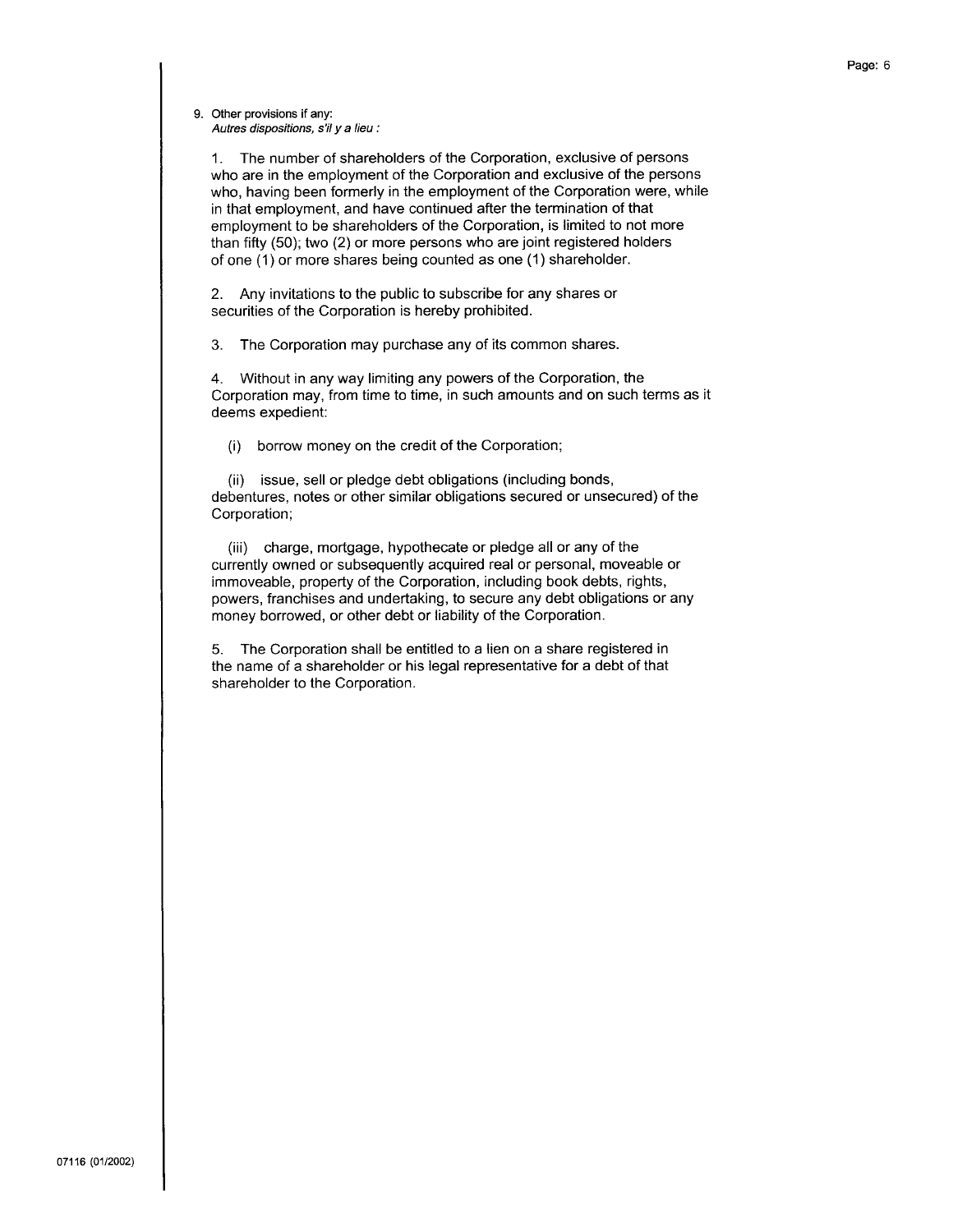| First name, middle names and sumame or corporate name<br>Prénom, autres prénoms et nom de famille ou<br>dénomination sociale | Full address for service or address of registered office or<br>of principal place of business giving street & No. or R.R.<br>No., municipality and postal code<br>Domicile élu au complet, adresse du siège social ou<br>adresse de l'établissement principal, y compris la rue et le<br>numéro ou le numéro de la R.R., le nom de la<br>municipalité et le code postal |
|------------------------------------------------------------------------------------------------------------------------------|-------------------------------------------------------------------------------------------------------------------------------------------------------------------------------------------------------------------------------------------------------------------------------------------------------------------------------------------------------------------------|
| <b>DANIEL</b><br>LEGAULT                                                                                                     | 146 EVELYN AVE<br>TORONTO ONTARIO<br>CANADA M6P 2Z7                                                                                                                                                                                                                                                                                                                     |
| JOHN L.<br>WALLACE                                                                                                           | SITE 5 R.R. #1, Suite BOX 47<br><b>COCHRANE ALBERTA</b><br>CANADA T4C 1A1                                                                                                                                                                                                                                                                                               |
|                                                                                                                              |                                                                                                                                                                                                                                                                                                                                                                         |
|                                                                                                                              |                                                                                                                                                                                                                                                                                                                                                                         |
|                                                                                                                              |                                                                                                                                                                                                                                                                                                                                                                         |
|                                                                                                                              |                                                                                                                                                                                                                                                                                                                                                                         |
|                                                                                                                              |                                                                                                                                                                                                                                                                                                                                                                         |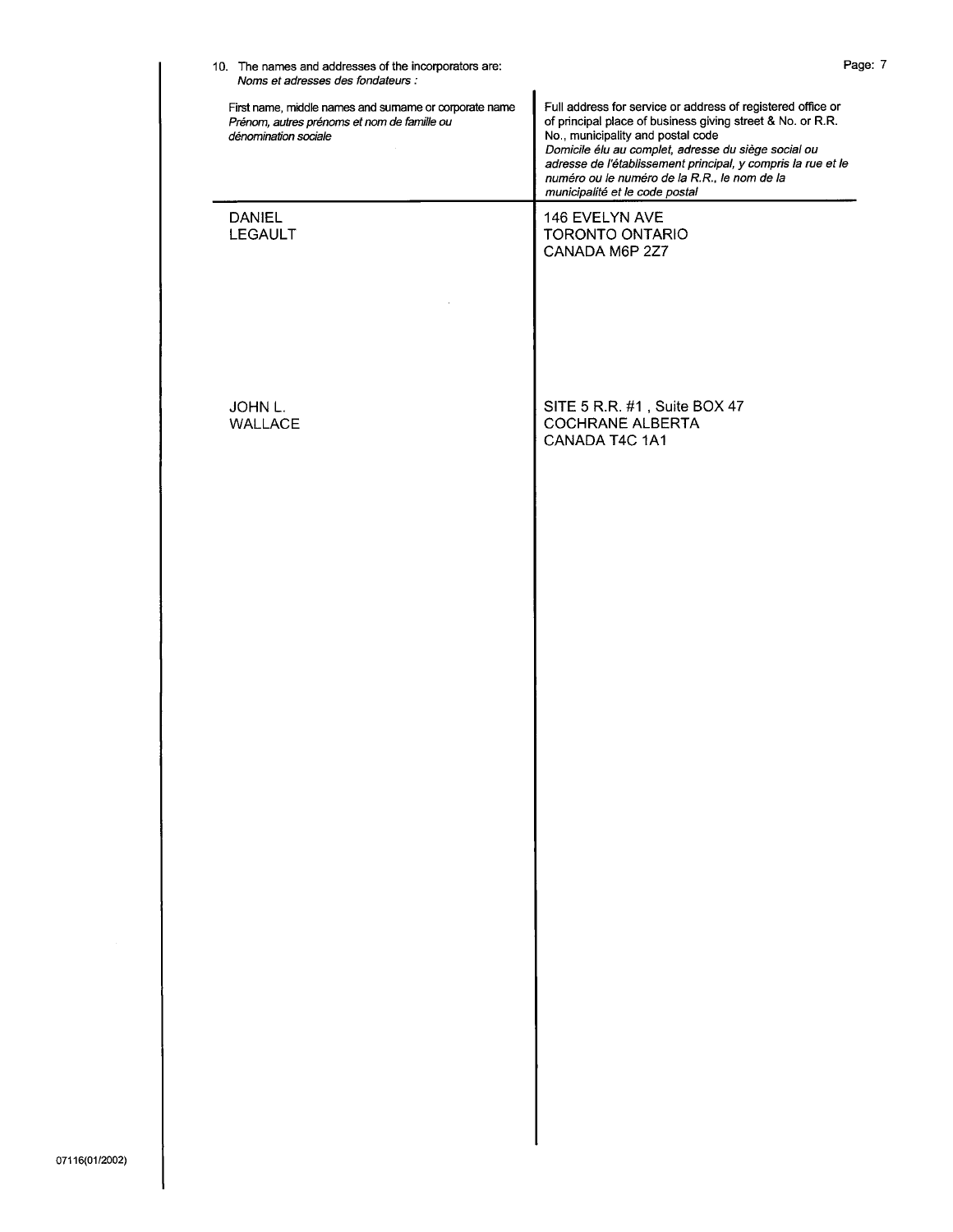**Name of Corporation** 2205405 ONTARIO INC. **Ontario Corporation Number** 2205405

**Request ID** 11245250

## **ELECTRONIC INCORPORATION**

# **TERMS AND CONDITIONS**

The following are the terms and conditions for the electronic filing of Articles of Incorporation under the Ontario Business Corporations Act (OBCA) with the Ministry of Government Services. Agreement to these terms and conditions by at least one of the incorporators listed in article 10 of the Articles of Incorporation is a mandatory requirement for electronic incorporation.

- $1)$ The applicant is required to obt ain an Ontario biased or weighted NUANS search report for the proposed name. The applicant must provide the NUANS name searched, the NUANS reservation number and the date of the NUANS report. The NUANS report must be kept in electronic or paper format at the corporation's registered office address.
- All first directors who are not incorporators, must sign a consent in the prescribed form. The  $2)$ original consent must be kept at the corporation's registered office address.
- $3)$ A Corporation acquiring a name identical to that of another corporation must indicate that due diligence has been exercised in verifying that the Corporation meets the requirements of Subsection 6(1) of Regulation 62 made under the OBCA. Otherwise, the Corporation is required to obtain a legal opinion on legal letterhead signed by a lawyer qualified to practise in Ontario that clearly indicates that the corporations involved comply with Subsection 6(2) of that Regulation by referring to each clause specifically. The original of this legal opinion must be kept at the Corporation's registered office address. The applicant must complete the electronic version of this legal opinion provided by one of the Service Providers under contract with the Ministry.
- $4)$ The date of the Certificate of Incorporation will be the date the articles are updated to the ONBIS electronic public record database. Articles submitted electronically outside MGS, ONBIS access hours, will receive an endorsement date effective the next business day when the system resumes operation, if the submitted Articles of Incorporation meet all requirements for electronic incorporation. Articles of Incorporation submitted during system difficulties will receive an endorsement date effective the date the articles are updated to the **ONBIS** system.
- $5)$ The electronic Articles of Incorporation must be in the format approved by the Ministry and submitted through one of the Service Providers under contract with the Ministry.
- Upon receipt of the Certificate of Incorporation issued by the ONBIS system, a duplicate copy of the  $6)$ Articles of Incorporation with the Ontario Corporation Number and the Certificate of Incorporation must be kept in paper or electronic format. The Ministry will print and microfilm copies of the Certificate of Incorporation, the Articles of Incorporation and any other documentation submitted electronically. These will be considered the true original filed copies.
- The sole responsibility for correctness and completeness of the Articles of Incorporation, and for  $7)$ compliance with the OBCA and all regulations made under it, lies with the incorporator(s) and/or their legal advisor(s), if any.

The incorporator(s) have read the above Terms and Conditions and they understand and agree to them.

I am an incorporator or I am duly authorized to represent and bind the incorporator(s).

**Last Name First Name RENEE VAN KESSEL**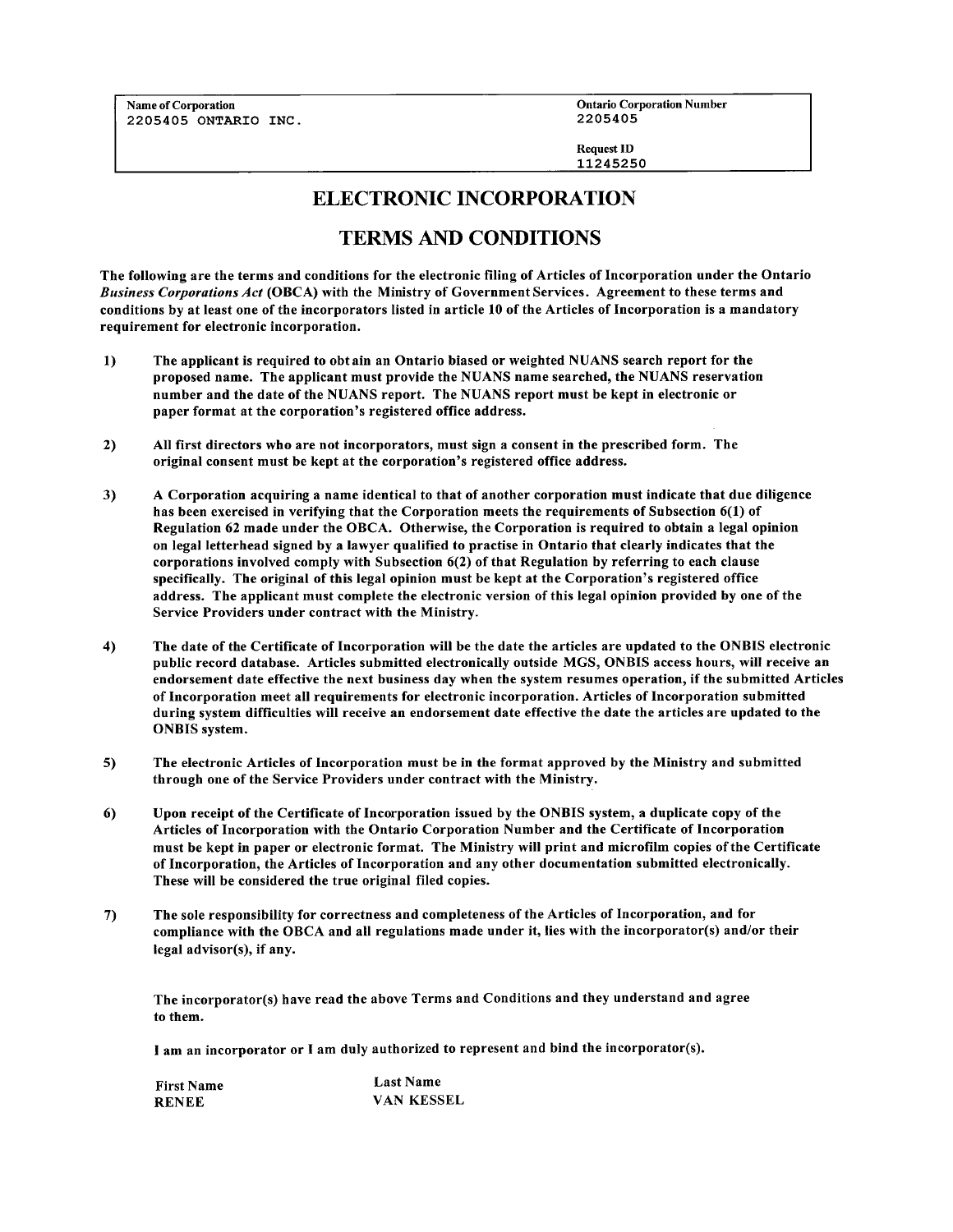For Ministry Use Only



Ministère des Services gouvernementaux

CERTIFICAT

Ceci certifie que les présents statuts<br>entrent en vigueur le

......

DECEMBER 1 6 DECEMBRE, 2009

Director / Director & Sociétés<br>Business Corporations Act / Loi sur les sociétés par actions

# ARTICLES OF AMENDMENT

| Form 3       |
|--------------|
| Business     |
| Corporations |
| Act          |

Formule 3 Loi sur les sociétés par actions

| 1. |                                                                                                                                                                                                                                                                                       |                                                                                    |            |   |                |          | The name of the corporation is: (Set out in BLOCK CAPITAL LETTERS)<br>Dénomination sociale actuelle de la société (écrire en LETTRES MAJUSCULES SEULEMENT) : |     |                    |           |              |          |                    |   |              |             |                                                 |   |   |             |  |                                                                                                        |  |  |
|----|---------------------------------------------------------------------------------------------------------------------------------------------------------------------------------------------------------------------------------------------------------------------------------------|------------------------------------------------------------------------------------|------------|---|----------------|----------|--------------------------------------------------------------------------------------------------------------------------------------------------------------|-----|--------------------|-----------|--------------|----------|--------------------|---|--------------|-------------|-------------------------------------------------|---|---|-------------|--|--------------------------------------------------------------------------------------------------------|--|--|
|    | $\overline{2}$                                                                                                                                                                                                                                                                        | $\overline{2}$                                                                     | 0          | 5 | $\overline{4}$ | $\bf{0}$ | 5                                                                                                                                                            | 0   | N                  |           | T  A  R      | $\bf{I}$ | $\Omega$           |   |              | I N         | $\mathbf C$                                     |   |   |             |  |                                                                                                        |  |  |
|    |                                                                                                                                                                                                                                                                                       |                                                                                    |            |   |                |          |                                                                                                                                                              |     |                    |           |              |          |                    |   |              |             |                                                 |   |   |             |  |                                                                                                        |  |  |
|    |                                                                                                                                                                                                                                                                                       |                                                                                    |            |   |                |          |                                                                                                                                                              |     |                    |           |              |          |                    |   |              |             |                                                 |   |   |             |  |                                                                                                        |  |  |
|    |                                                                                                                                                                                                                                                                                       |                                                                                    |            |   |                |          |                                                                                                                                                              |     |                    |           |              |          |                    |   |              |             |                                                 |   |   |             |  |                                                                                                        |  |  |
| 2. | The name of the corporation is changed to (if applicable ): (Set out in BLOCK CAPITAL LETTERS)                                                                                                                                                                                        |                                                                                    |            |   |                |          |                                                                                                                                                              |     |                    |           |              |          |                    |   |              |             |                                                 |   |   |             |  | Nouvelle dénomination sociale de la société (s'il y a lieu) (écrire en LETTRES MAJUSCULES SEULEMENT) : |  |  |
|    | A                                                                                                                                                                                                                                                                                     | N                                                                                  | T          | 1 | $\bf{B}$       | E        |                                                                                                                                                              | T H | E                  | R A       | $\mathbf{P}$ | E        | U                  | T | $\mathbf{I}$ | $\mathbf C$ | S                                               | I | N | $\mathbf C$ |  |                                                                                                        |  |  |
|    |                                                                                                                                                                                                                                                                                       |                                                                                    |            |   |                |          |                                                                                                                                                              |     |                    |           |              |          |                    |   |              |             |                                                 |   |   |             |  |                                                                                                        |  |  |
|    |                                                                                                                                                                                                                                                                                       |                                                                                    |            |   |                |          |                                                                                                                                                              |     |                    |           |              |          |                    |   |              |             |                                                 |   |   |             |  |                                                                                                        |  |  |
|    |                                                                                                                                                                                                                                                                                       |                                                                                    |            |   |                |          |                                                                                                                                                              |     |                    |           |              |          |                    |   |              |             |                                                 |   |   |             |  |                                                                                                        |  |  |
| 3. | Date of incorporation/amalgamation:<br>Date de la constitution ou de la fusion :                                                                                                                                                                                                      |                                                                                    | 2009/05/05 |   |                |          |                                                                                                                                                              |     |                    |           |              |          |                    |   |              |             |                                                 |   |   |             |  |                                                                                                        |  |  |
|    | (Year, Month, Day)<br>(année, mois, jour)                                                                                                                                                                                                                                             |                                                                                    |            |   |                |          |                                                                                                                                                              |     |                    |           |              |          |                    |   |              |             |                                                 |   |   |             |  |                                                                                                        |  |  |
| 4. | Complete only if there is a change in the number of directors or the minimum / maximum number of directors.<br>Il faut remplir cette partie seulement si le nombre d'administrateurs ou si le nombre minimal ou maximal<br>d'administrateurs a changé.<br>Number of directors is/are: |                                                                                    |            |   |                |          |                                                                                                                                                              |     |                    |           |              |          |                    |   |              |             | minimum and maximum number of directors is/are: |   |   |             |  |                                                                                                        |  |  |
|    | Nombre d'administrateurs :                                                                                                                                                                                                                                                            |                                                                                    |            |   |                |          |                                                                                                                                                              |     |                    |           |              |          |                    |   |              |             | nombres minimum et maximum d'administrateurs :  |   |   |             |  |                                                                                                        |  |  |
|    | Number<br>Nombre                                                                                                                                                                                                                                                                      |                                                                                    |            |   |                |          |                                                                                                                                                              |     | minimum<br>minimum | and<br>et |              |          | maximum<br>maximum |   |              |             |                                                 |   |   |             |  |                                                                                                        |  |  |
|    |                                                                                                                                                                                                                                                                                       |                                                                                    |            |   |                | or<br>OU |                                                                                                                                                              |     |                    |           |              |          |                    |   |              |             |                                                 |   |   |             |  |                                                                                                        |  |  |
| 5. | The articles of the corporation are amended as follows:<br>Les statuts de la société sont modifiés de la façon suivante :                                                                                                                                                             |                                                                                    |            |   |                |          |                                                                                                                                                              |     |                    |           |              |          |                    |   |              |             |                                                 |   |   |             |  |                                                                                                        |  |  |
|    |                                                                                                                                                                                                                                                                                       | Resolved that the name of the Corporation is changed to "Antibe Therapeutics Inc". |            |   |                |          |                                                                                                                                                              |     |                    |           |              |          |                    |   |              |             |                                                 |   |   |             |  |                                                                                                        |  |  |

07119 (2008/06) © Queen's Printer for Ontario, 2008 / © Imprimeur de la Reine pour l'Ontario, 2008 Ontario Corporation Number Numéro de la société en Ontario

2205405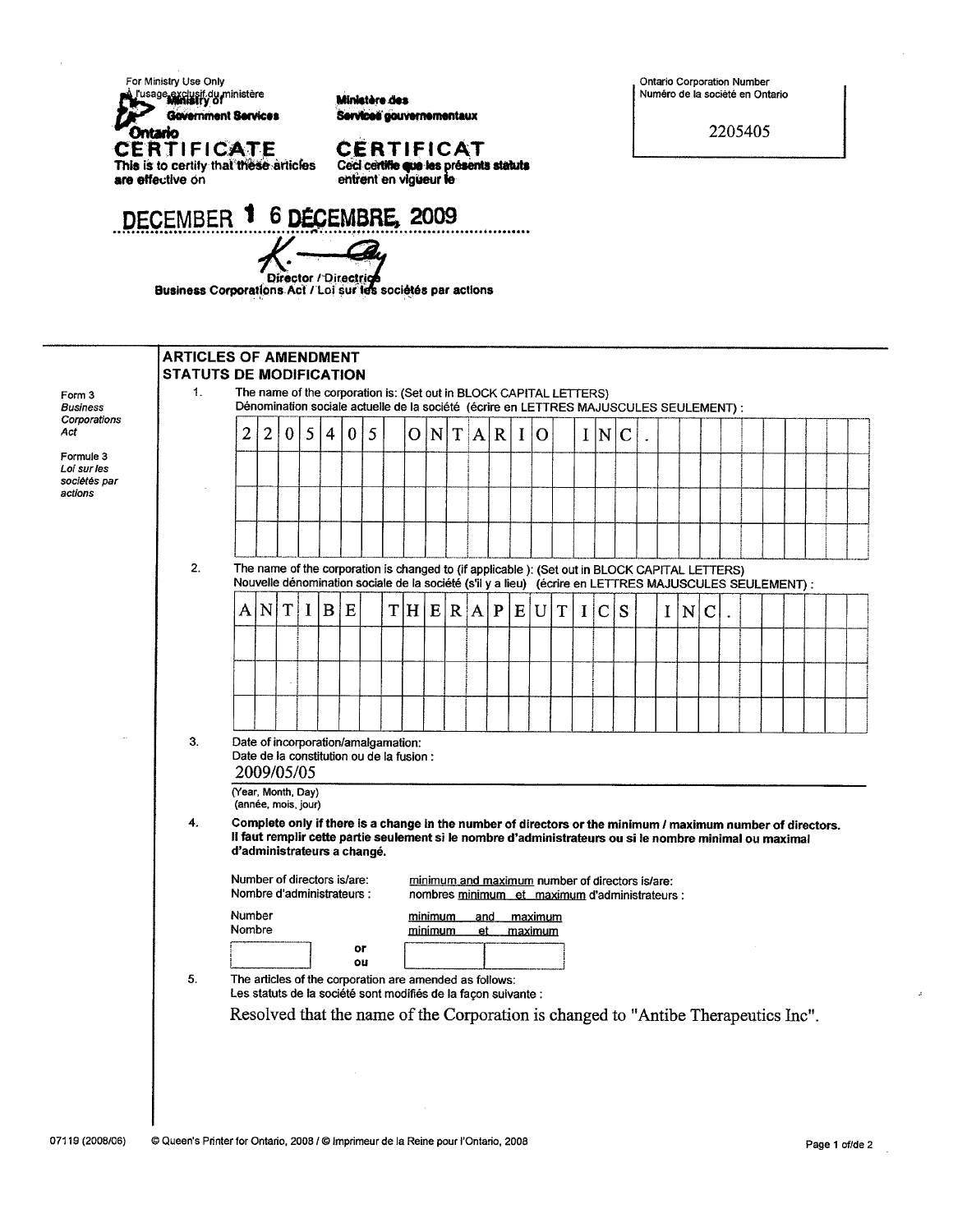| The amendment has been duly authorized as required by sections 168 and 170 (as applicable) of the Business<br>Corporations Act.<br>La modification a été dûment autorisée conformément aux articles 168 et 170 (selon le cas) de la Loi sur les<br>sociétés par actions. |
|--------------------------------------------------------------------------------------------------------------------------------------------------------------------------------------------------------------------------------------------------------------------------|
| The resolution outline in a second contract on a second but the detection of $\mathbb{R}^n$                                                                                                                                                                              |

 $\bar{z}$ 

The resolution authorizing the amendment was approved by the shareholders/directors (as applicable) of the 7. corporation on Les actionnaires ou les administrateurs (selon le cas) de la société ont approuvé la résolution autorisant la modification le

#### 2009/12/11

(Year, Month, Day)<br>(année, mois, jour)

These articles are signed in duplicate. Les présents statuts sont signés en double exemplaire.

## 2205405 ONTARIO INC.

(Print name of corporation from Article 1 on page 1)<br>(Veuillez écrir le nom de la société de l'article un à la page une).

By/ Par:  $\measuredangle$ (Signature) (Signature)

Secretary

(Description of Office) (Fonction)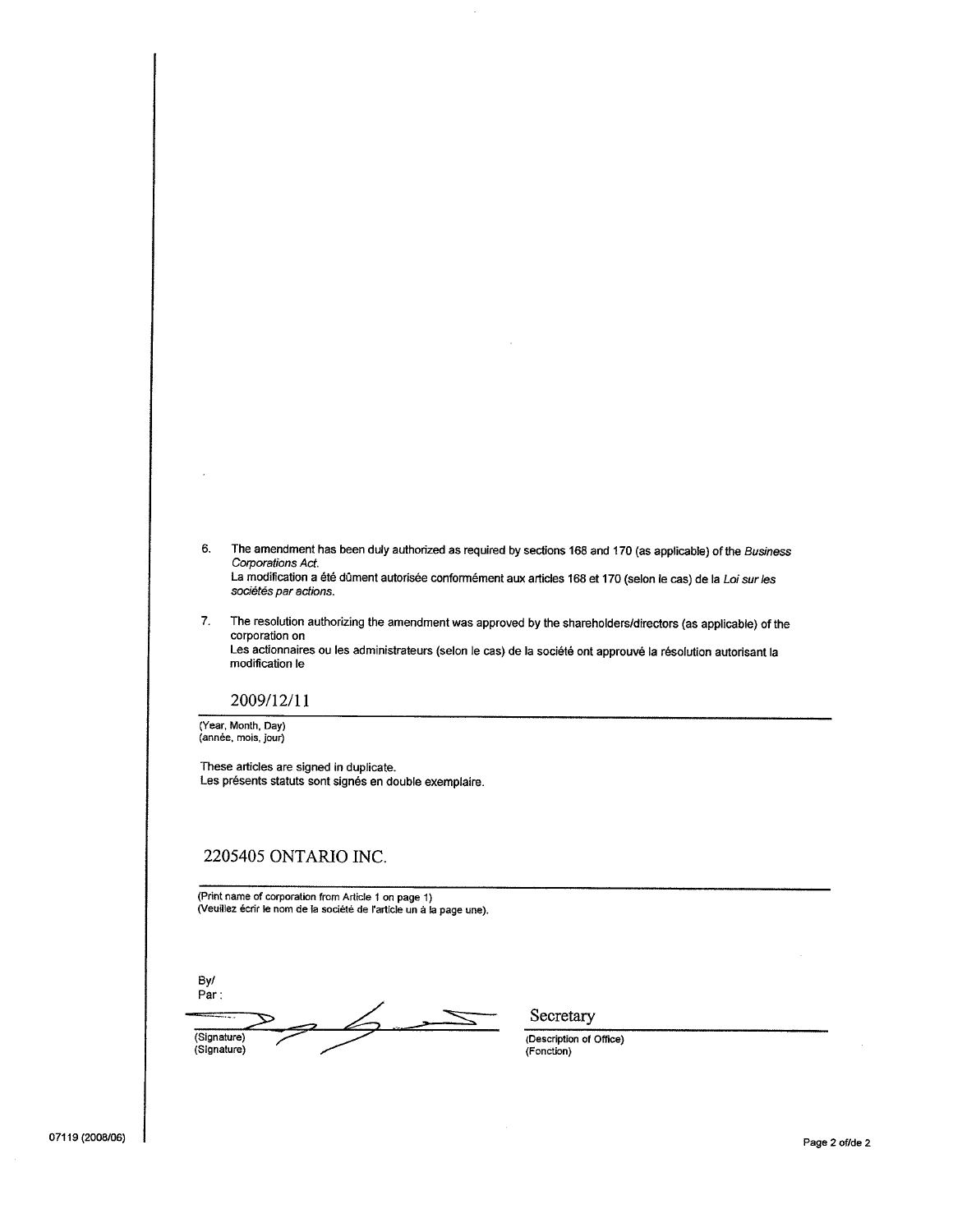For Ministry Use Only<br>À l'usage exclusif du ministère



Ministère des Services gouvernementaux

CERTIFICAT<br>Ceci certifie que les présents statuts<br>entrent en vigueur le

**FEBRUARY 26 FÉVRIER, 2013** 

Director / Directrice<br>Business Corporations Act / Loi sur les sociétés par actions

**Ontario Corporation Number** Numéro de la société en Ontario

2205405

|                                                     | <b>ARTICLES OF AMENDMENT</b><br><b>STATUTS DE MODIFICATION</b> |   |                  |                                           |          |        |                                                                                                                                                                                                                                                        |  |                    |           |              |   |                    |   |          |               |                                                                                                   |          |   |   |  |  |  |  |
|-----------------------------------------------------|----------------------------------------------------------------|---|------------------|-------------------------------------------|----------|--------|--------------------------------------------------------------------------------------------------------------------------------------------------------------------------------------------------------------------------------------------------------|--|--------------------|-----------|--------------|---|--------------------|---|----------|---------------|---------------------------------------------------------------------------------------------------|----------|---|---|--|--|--|--|
| Form 3<br><b>Business</b>                           | $\mathbf{1}$ .                                                 |   |                  |                                           |          |        | The name of the corporation is: (Set out in BLOCK CAPITAL LETTERS)<br>Dénomination sociale actuelle de la société (écrire en LETTRES MAJUSCULES SEULEMENT) :                                                                                           |  |                    |           |              |   |                    |   |          |               |                                                                                                   |          |   |   |  |  |  |  |
| Corporations<br>Act                                 |                                                                | Α | N                | $\mathbf T$                               | $\bf{I}$ | B<br>E |                                                                                                                                                                                                                                                        |  |                    | T[H E R A | $\mathbf{P}$ | Ε | U                  | T | $\bf{I}$ | $\mathcal{C}$ | S                                                                                                 | $\bf{I}$ | N | C |  |  |  |  |
| Formule 3<br>Loi sur les<br>sociétés par<br>actions |                                                                |   |                  |                                           |          |        |                                                                                                                                                                                                                                                        |  |                    |           |              |   |                    |   |          |               |                                                                                                   |          |   |   |  |  |  |  |
|                                                     |                                                                |   |                  |                                           |          |        |                                                                                                                                                                                                                                                        |  |                    |           |              |   |                    |   |          |               |                                                                                                   |          |   |   |  |  |  |  |
|                                                     | 2.                                                             |   |                  |                                           |          |        | The name of the corporation is changed to (if applicable ): (Set out in BLOCK CAPITAL LETTERS)<br>Nouvelle dénomination sociale de la société (s'il y a lieu) (écrire en LETTRES MAJUSCULES SEULEMENT) :                                               |  |                    |           |              |   |                    |   |          |               |                                                                                                   |          |   |   |  |  |  |  |
|                                                     |                                                                |   |                  |                                           |          |        |                                                                                                                                                                                                                                                        |  |                    |           |              |   |                    |   |          |               |                                                                                                   |          |   |   |  |  |  |  |
|                                                     |                                                                |   |                  |                                           |          |        |                                                                                                                                                                                                                                                        |  |                    |           |              |   |                    |   |          |               |                                                                                                   |          |   |   |  |  |  |  |
|                                                     |                                                                |   |                  |                                           |          |        |                                                                                                                                                                                                                                                        |  |                    |           |              |   |                    |   |          |               |                                                                                                   |          |   |   |  |  |  |  |
|                                                     |                                                                |   |                  |                                           |          |        |                                                                                                                                                                                                                                                        |  |                    |           |              |   |                    |   |          |               |                                                                                                   |          |   |   |  |  |  |  |
|                                                     | 3.                                                             |   |                  | 2009/05/05                                |          |        | Date of incorporation/amalgamation:<br>Date de la constitution ou de la fusion :                                                                                                                                                                       |  |                    |           |              |   |                    |   |          |               |                                                                                                   |          |   |   |  |  |  |  |
|                                                     |                                                                |   |                  | (Year, Month, Day)<br>(année, mois, jour) |          |        |                                                                                                                                                                                                                                                        |  |                    |           |              |   |                    |   |          |               |                                                                                                   |          |   |   |  |  |  |  |
|                                                     | 4.                                                             |   |                  |                                           |          |        | Complete only if there is a change in the number of directors or the minimum / maximum number of directors.<br>Il faut remplir cette partie seulement si le nombre d'administrateurs ou si le nombre minimal ou maximal<br>d'administrateurs a changé. |  |                    |           |              |   |                    |   |          |               |                                                                                                   |          |   |   |  |  |  |  |
|                                                     |                                                                |   |                  | Number of directors is/are:               |          |        | Nombre d'administrateurs :                                                                                                                                                                                                                             |  |                    |           |              |   |                    |   |          |               | minimum and maximum number of directors is/are:<br>nombres minimum et maximum d'administrateurs : |          |   |   |  |  |  |  |
|                                                     |                                                                |   | Number<br>Nombre |                                           |          |        |                                                                                                                                                                                                                                                        |  | minimum<br>minimum |           | and<br>et    |   | maximum<br>maximum |   |          |               |                                                                                                   |          |   |   |  |  |  |  |
|                                                     | 5.                                                             |   |                  |                                           |          |        | or<br>ou<br>The articles of the corporation are amended as follows:<br>Les statuts de la société sont modifiés de la façon suivante :                                                                                                                  |  |                    |           |              |   |                    |   |          |               |                                                                                                   |          |   |   |  |  |  |  |
|                                                     |                                                                |   | shares.          |                                           |          |        | 1. To amend Article 8 to delete all restrictions on the issue, transfer or ownership of                                                                                                                                                                |  |                    |           |              |   |                    |   |          |               |                                                                                                   |          |   |   |  |  |  |  |
|                                                     |                                                                |   |                  |                                           |          |        | 2. To amend Article 9 to delete all other provisions in their entirety.                                                                                                                                                                                |  |                    |           |              |   |                    |   |          |               |                                                                                                   |          |   |   |  |  |  |  |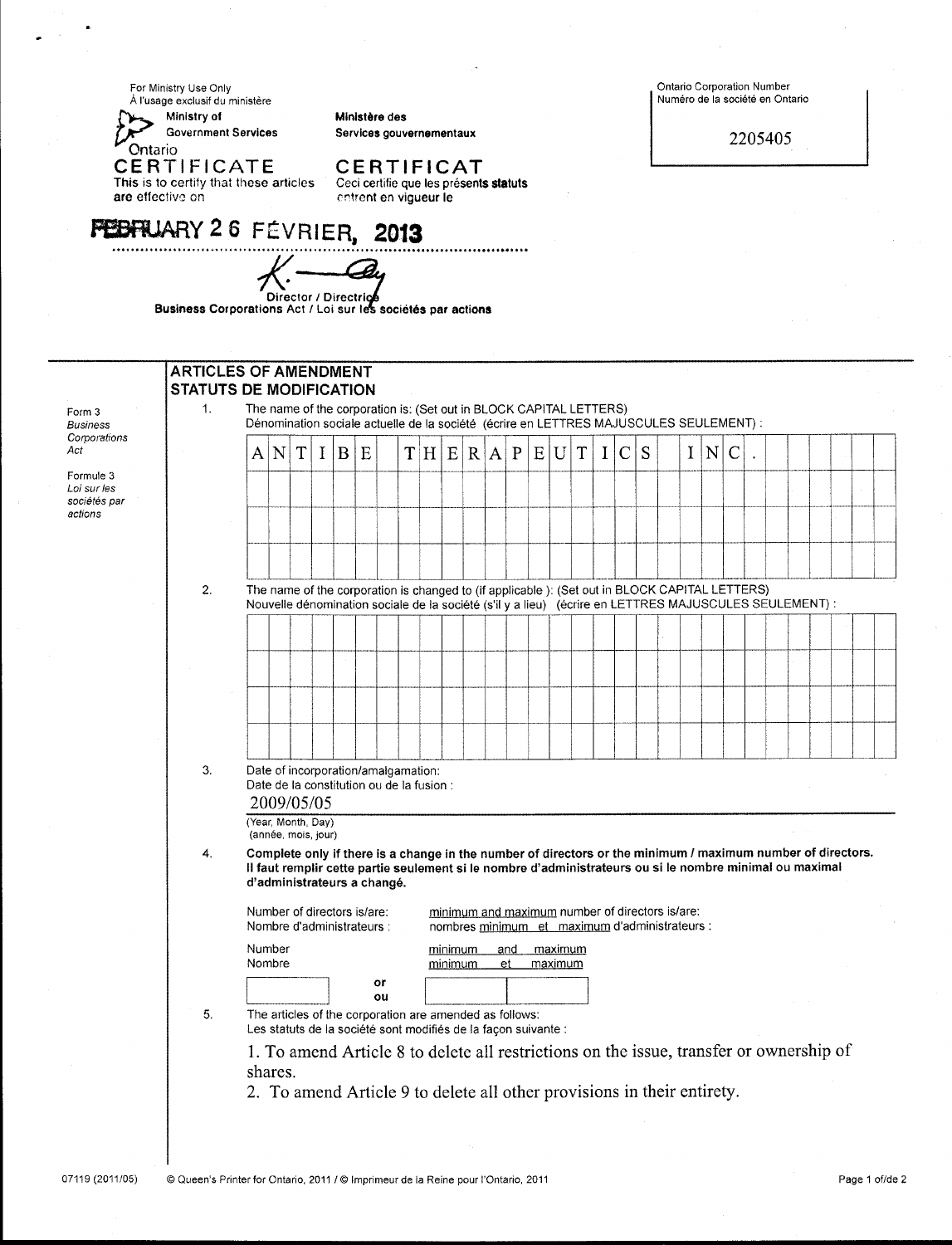- 6. The amendment has been duly authorized as required by sections 168 and 170 (as applicable) of the Business Corporations Act. La modification a été dûment autorisée conformément aux articles 168 et 170 (selon le cas) de la Loi sur les sociétés par actions.
- 7. The resolution authorizing the amendment was approved by the shareholders/directors (as applicable) of the corporation on Les actionnaires ou les administrateurs (selon le cas) de la société ont approuvé la résolution autorisant la modification le

### 2013/02/26

(Year, Month, Day) (année, mois, jour)

These articles are signed in duplicate. Les présents statuts sont signés en double exemplaire.

## ANTIBE THERAPEUTICS INC.

(Print name of corporation from Article 1 on page 1) (Veuillez écrir le nom de la société de l'article un à la page une).

By/  $Par:$  $-\frac{65}{2}$ (Signature) (Signature)

Daniel Legault, President

(Description of Office) (Fonction)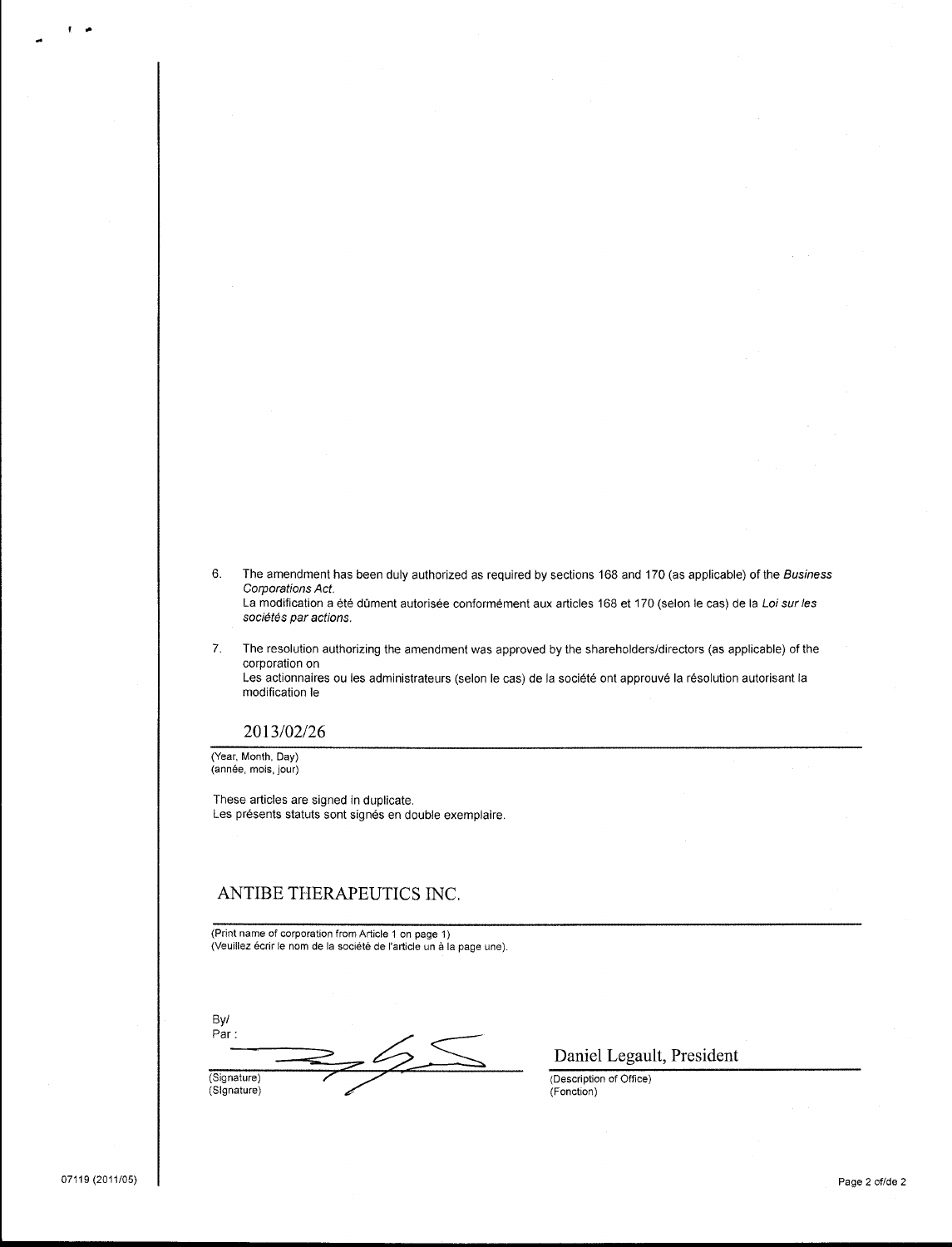For Ministry Use Onty<br>Å l'usage exclusif du ministère

|                                          | Ministry of<br><b>Government Services</b>                                                               |                  |                                                                                                                                                                                                                                                        |                       |       | Ministere des<br>Services gouvernementaux                                     |     |                                                                                                   |             |     |                |                |   |   |   |  |     | 2205405      |  |  |  |  |
|------------------------------------------|---------------------------------------------------------------------------------------------------------|------------------|--------------------------------------------------------------------------------------------------------------------------------------------------------------------------------------------------------------------------------------------------------|-----------------------|-------|-------------------------------------------------------------------------------|-----|---------------------------------------------------------------------------------------------------|-------------|-----|----------------|----------------|---|---|---|--|-----|--------------|--|--|--|--|
|                                          | Ontar <sub>o</sub><br><b>CERTIFICATE</b><br>This is to certify that these articles.<br>are effective on |                  |                                                                                                                                                                                                                                                        |                       |       | CERTIFICAT<br>Ceci certifie que les présents statuts<br>entrent en vigueur le |     |                                                                                                   |             |     |                |                |   |   |   |  |     |              |  |  |  |  |
|                                          | MARCH 01 MARS, 2013                                                                                     |                  |                                                                                                                                                                                                                                                        |                       |       |                                                                               |     |                                                                                                   |             |     |                |                |   |   |   |  |     |              |  |  |  |  |
|                                          | <b>Rusinass Corporations Act / Loi sur les sociétés par actions</b>                                     |                  |                                                                                                                                                                                                                                                        | Director / Directrics |       | $\mathcal{K}$ , and $\mathcal{Q}_{\alpha\beta}$                               |     |                                                                                                   |             |     |                |                |   |   |   |  |     |              |  |  |  |  |
|                                          | <b>ARTICLES OF AMENDMENT</b><br>STATUTS DE MODIFICATION                                                 |                  |                                                                                                                                                                                                                                                        |                       |       |                                                                               |     |                                                                                                   |             |     |                |                |   |   |   |  |     |              |  |  |  |  |
| Form 3<br>Business                       | 1.                                                                                                      |                  | The name of the corporation is: (Set out in BLOCK CAPITAL LETTERS)<br>Dénomination sociale actuelle de la société (écrire en LETTRES MAJUSCULES SEULEMENT) :                                                                                           |                       |       |                                                                               |     |                                                                                                   |             |     |                |                |   |   |   |  |     |              |  |  |  |  |
| Corporations<br>Acl                      |                                                                                                         | A N              | Υ                                                                                                                                                                                                                                                      |                       | I B E |                                                                               | T H | E[R A]                                                                                            | P           | E U |                | T              | I | C | S |  | 1 N | $\mathsf{C}$ |  |  |  |  |
| Formule 3<br>Loi sur les<br>sociétés par |                                                                                                         |                  |                                                                                                                                                                                                                                                        |                       |       |                                                                               |     |                                                                                                   |             |     |                |                |   |   |   |  |     |              |  |  |  |  |
| actions                                  |                                                                                                         |                  |                                                                                                                                                                                                                                                        |                       |       |                                                                               |     |                                                                                                   |             |     |                |                |   |   |   |  |     |              |  |  |  |  |
|                                          |                                                                                                         |                  |                                                                                                                                                                                                                                                        |                       |       |                                                                               |     |                                                                                                   |             |     |                |                |   |   |   |  |     |              |  |  |  |  |
|                                          | 2.                                                                                                      |                  | The name of the corporation is changed to (if applicable): (Set out in BLOCK CAPITAL LETTERS)<br>Nouvelle dénomination sociale de la société (s'il y a lieu) (écrire en LETTRES MAJUSCULES SEULEMENT) :                                                |                       |       |                                                                               |     |                                                                                                   |             |     |                |                |   |   |   |  |     |              |  |  |  |  |
|                                          |                                                                                                         |                  |                                                                                                                                                                                                                                                        |                       |       |                                                                               |     |                                                                                                   |             |     |                |                |   |   |   |  |     |              |  |  |  |  |
|                                          |                                                                                                         |                  |                                                                                                                                                                                                                                                        |                       |       |                                                                               |     |                                                                                                   |             |     |                |                |   |   |   |  |     |              |  |  |  |  |
|                                          |                                                                                                         |                  |                                                                                                                                                                                                                                                        |                       |       |                                                                               |     |                                                                                                   |             |     |                |                |   |   |   |  |     |              |  |  |  |  |
|                                          |                                                                                                         |                  |                                                                                                                                                                                                                                                        |                       |       |                                                                               |     |                                                                                                   |             |     |                |                |   |   |   |  |     |              |  |  |  |  |
|                                          | 3.                                                                                                      |                  | Date of incorporation/amalgamation:<br>Date de la constitution ou de la fusion :<br>2009/05/05                                                                                                                                                         |                       |       |                                                                               |     |                                                                                                   |             |     |                |                |   |   |   |  |     |              |  |  |  |  |
|                                          |                                                                                                         |                  | (Year, Month, Day)<br>(année, mois, jour)                                                                                                                                                                                                              |                       |       |                                                                               |     |                                                                                                   |             |     |                |                |   |   |   |  |     |              |  |  |  |  |
|                                          | 4.                                                                                                      |                  | Complete only if there is a change in the number of directors or the minimum / maximum number of directors.<br>Il faut remplir cette partie seulement sì le nombre d'administrateurs ou sì le nombre minimal ou maximal<br>d'administrateurs a changé. |                       |       |                                                                               |     |                                                                                                   |             |     |                |                |   |   |   |  |     |              |  |  |  |  |
|                                          |                                                                                                         |                  | Number of directors is/are:<br>Nombre d'administrateurs :                                                                                                                                                                                              |                       |       |                                                                               |     | minimum and maximum number of directors is/are:<br>nombres minimum et maximum d'administrateurs : |             |     |                |                |   |   |   |  |     |              |  |  |  |  |
|                                          |                                                                                                         | Number<br>Nombre |                                                                                                                                                                                                                                                        |                       |       |                                                                               |     | minimum<br>minimum                                                                                | _and_<br>et |     | <u>maximum</u> | <u>maximum</u> |   |   |   |  |     |              |  |  |  |  |
|                                          | 5.                                                                                                      |                  | The articles of the corporation are amended as follows:                                                                                                                                                                                                |                       |       | or<br>ou                                                                      |     |                                                                                                   |             |     |                |                |   |   |   |  |     |              |  |  |  |  |
|                                          |                                                                                                         |                  | Les statuts de la société sont modifiés de la façon suivante :                                                                                                                                                                                         |                       |       |                                                                               |     |                                                                                                   |             |     |                |                |   |   |   |  |     |              |  |  |  |  |
|                                          |                                                                                                         |                  | To subdivide the common shares of the Corporation (each, a "Common Share") on the<br>basis of three $(3)$ new Common Shares for each one $(1)$ existing and outstanding<br>Common Share.                                                               |                       |       |                                                                               |     |                                                                                                   |             |     |                |                |   |   |   |  |     |              |  |  |  |  |
|                                          |                                                                                                         |                  |                                                                                                                                                                                                                                                        |                       |       |                                                                               |     |                                                                                                   |             |     |                |                |   |   |   |  |     |              |  |  |  |  |

Ontario Corporation Number<br>Numéro de la société en Ontario

 $\overline{\phantom{a}}$